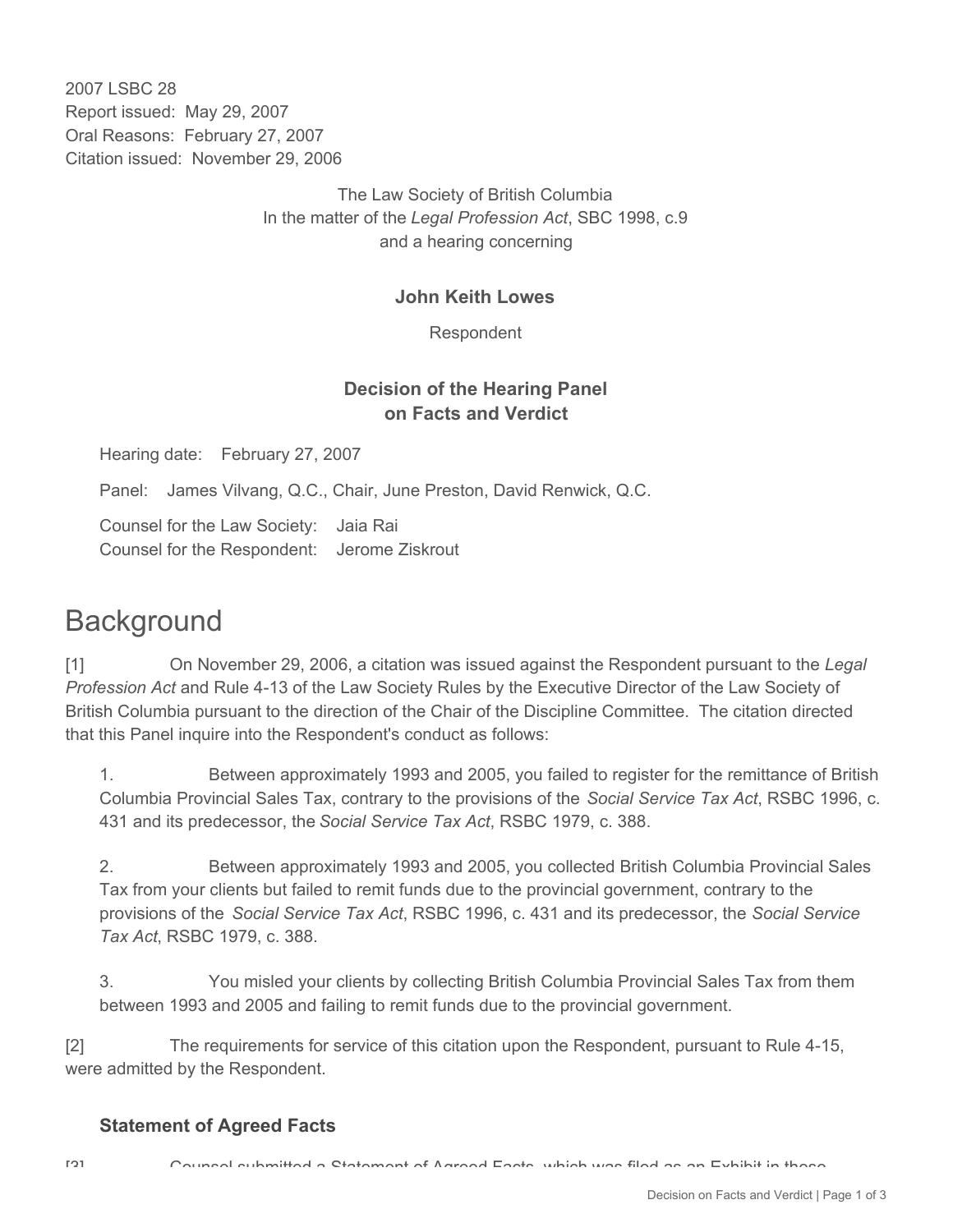[3] Counsel submitted a Statement of Agreed Facts, which was filed as an Exhibit in these proceedings. The Statement of Agreed Facts set out the following:

1. The Respondent was called to the Bar in British Columbia on May 15, 1970.

2. The Respondent is and was at all material times a practising lawyer.

3. Pursuant to Law Society Rule 3-72, practising lawyers are required to complete an annual Trust Report and submit it to the Law Society of British Columbia (the " Law Society" ).

4. The Respondent completed and submitted the Trust Report for the period ending April 30, 2005.

5. Question 8 of Section B of the Trust Report required the Respondent to answer yes or no to whether his practice has paid all payroll, Provincial Sales Tax (" PST" ) and Goods and Services Tax (" GST" ) remittances to Government when due. The Respondent answered " no" to that question.

6. As a result, the Law Society requested an explanation from the Respondent. The Respondent subsequently provided an explanation through his counsel in which he admitted:

(a) He has never remitted PST to the Government of British Columbia (the " Government" ).

(b) He has retained other counsel to resolve the outstanding PST issue with the Government.

(c) He failed to register with the Government to remit PST, dating back to approximately 1993.

(d) In the early 1990's when the Government imposed PST, he owed the Government a retroactive debt in the amount of \$10,000. He did not pay any of the tax owed to Government.

(e) Since then, he has billed his clients PST and collected PST from his clients. However, he never registered for or remitted PST to Government.

(f) His estimation of the amount owing to Government for PST is \$175,000.

7. The Respondent admits that, between approximately 1993 and 2005, he:

(a) failed to register for PST, contrary to the provisions of the *Social Services Tax Act* (the " *Act"* );

(b) collected PST from his clients but failed to remit funds due to Government contrary to the *Act*; and

(c) misled his clients by collecting PST and failing to remit funds due to Government.

8. The Respondent further admits that his conduct in doing so amounts to professional misconduct.